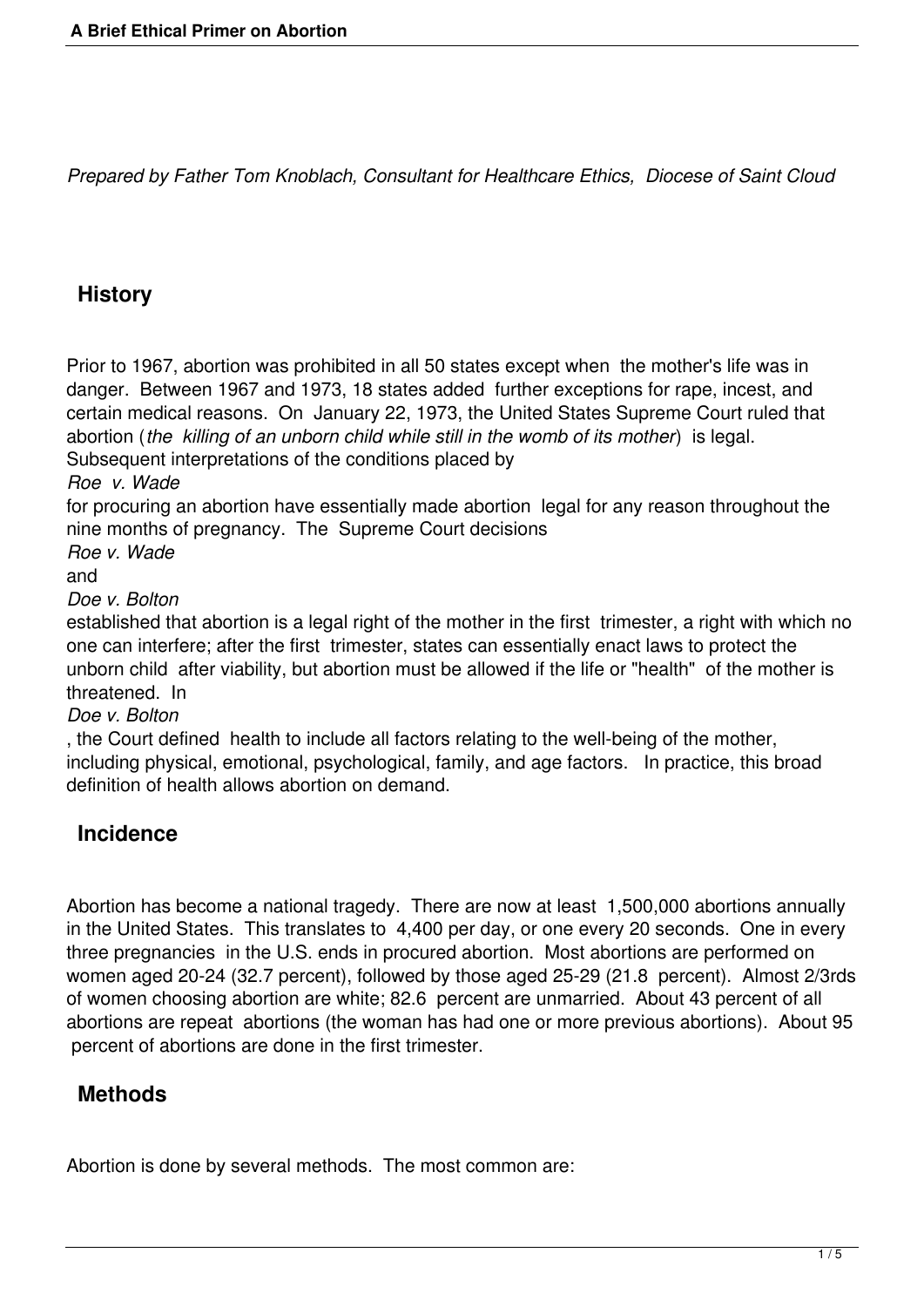1. **Suction D & C (dilation and curettage)** abortions are often done in the first trimester. The mother's cervix is dilated. Then, a curette (an instrument like a sharpened spoon) is used to scrape the uterus. A suction catheter is inserted to vacuum the parts of the child out of the mother's womb.

 2. **D & E (dilation and extraction)** abortions are done between 12 and 16 weeks. Since the child is larger, the cervix must be dilated further. With a forceps, the abortionist reaches into the womb and grasps the limbs of the child, dismembering the body into small enough pieces to remove. The skull must be crushed before removing it. The placenta and smaller pieces of the child's body are suctioned out. The abortionist must identify all body parts to ensure that the womb is completely empty.

 3. **Saline or prostaglandin abortions** work by killing the child chemically and inducing labor. A strong saline solution or the hormone prostaglandin is injected into the amniotic fluid surrounding the child in the womb. This poisons the child and stops its heart; it also causes severe chemical burns. The dead child is then delivered. If the child should happen to be delivered alive, the usual procedure is to place the child in a basin covered with a towel and leave it to die of neglect. The woman usually needs a D & C afterwards to remove the placenta.

 4. **RU-486** is a powerful drug (trade name Mifepristone). It is taken one to three weeks after the mother has missed her first period. It works by blocking the action of the hormone progesterone, which prepares the uterus for pregnancy by preventing premature contractions and bleeding so the embryo can implant and grow on the uterine wall. Thus the drug induces bleeding and contractions to flush out the embryo. To increase the effectiveness of the Mifepristone, another powerful drug, a prostaglandin, is taken two days later. RU-486 has resulted in massive hemorrhaging requiring hospitalization in 5-10 percent of cases. Thirty percent require narcotics for the pain. Some severe bleeding occurs in 90 percent of cases. At least one woman died of cardiac arrest during the procedure, involving both RU-486 and prostaglandins. The child is not completely aborted and so a surgical abortion is still done in about three percent of them. There have been reports of deformities like those associated with Thalidomide if a child survives the RU-486 attack.

 5. **D & X (dilation and extraction)** abortions received much media attention as "partial birth abortions." This method is used in the last trimester. Guided by ultrasound, the abortionist grabs the baby's leg with forceps, pulls the leg out into the birth canal, and delivers the baby's entire body, except for the head. Then, blunt scissors are poked into the skull, and opened to widen the hole to allow a suction catheter to be used to extract the child's brains. This kills the child, which is then fully delivered, dead.

One must also consider the fact that several widely used forms of contraception are in fact abortifacient, always or at least some of the time. This is true of the **oral contraceptive (OC)**, usually called "the Pill" (statistically, from two to ten percent of the time, or roughly one cycle per year;

#### **Depo-Provera** (50 to 65 percent of the time); **Norplant**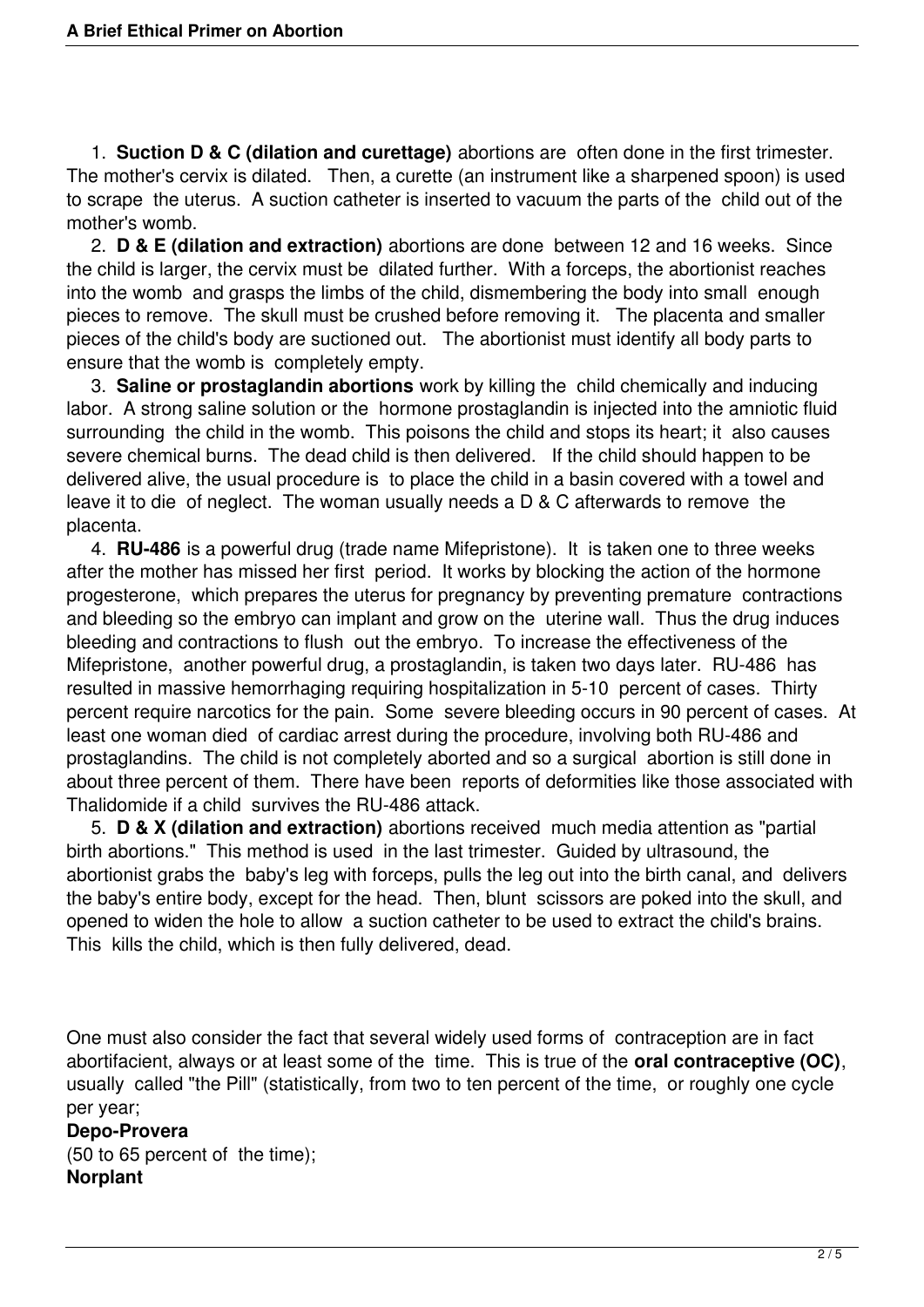(60 percent of the time);

#### **the intrauterine device (IUD)**

(always abortifacient). Combined, these various forms of contraception are responsible for perhaps another 10 million abortions annually.

### **Risks and Side Effects**

The physical and psychic risks and side effects of abortion are many. They include:

 - **Post-abortion syndrome**--emotional and psychological disturbances lasting months or years; often latent, appearing only months or years after the abortion itself. Symptoms include depression, insomnia, guilt, recurring dreams of the abortion, promiscuity, sexual frigidity, chemical abuse, suicide attempts, eating disorders, and other self-punishing behaviors.

 - **Difficulties with future pregnancy**-including miscarriage, premature labor and delivery due to cervical damage, excessive bleeding, ectopic pregnancy, sterility.

#### - **Perforation or rupture of the uterus**

 - **Ectopic pregnancy**-the risk of having the conceived child implant in the Fallopian tube rather than the uterus increases by 30 percent after one abortion, and by 160 percent after two or more.

- **Pelvic Inflammatory Disease (PID)**-due to infection; requires medical treatment.

 - **Increased breast cancer risk**--although the connection has not been clinically established, it is physiologically likely that the interruption of a normal pregnancy through abortion disrupts the body's hormonal preparations for pregnancy. At the onset of pregnancy, the hormone estrogen floods the body. Among other effects, this estrogen causes cells in the breast, and millions of other cells also, to begin to multiply very rapidly. Later in the pregnancy, during the second trimester, other hormones cause cell differentiation and maturation. Many of these cells function in milk production, others have different specific functions. However, if the pregnancy is terminated early, these other hormones are not released and cell differentiation does not occur. The body is left stranded on the road to motherhood, partway through these physiological changes. This leaves a host of undifferentiated, unspecialized cells. These undifferentiated and multiplying cells are permanently susceptible to uncontrolled cell division: that is cancer.

### **Social Costs**

These are impossible to estimate accurately, but they are astronomical.

- **Child abuse** has increased over 1110 percent since abortion was legalized in 1973.
- Ninety-five percent of all abortions are done simply as a means of **birth control**; that is,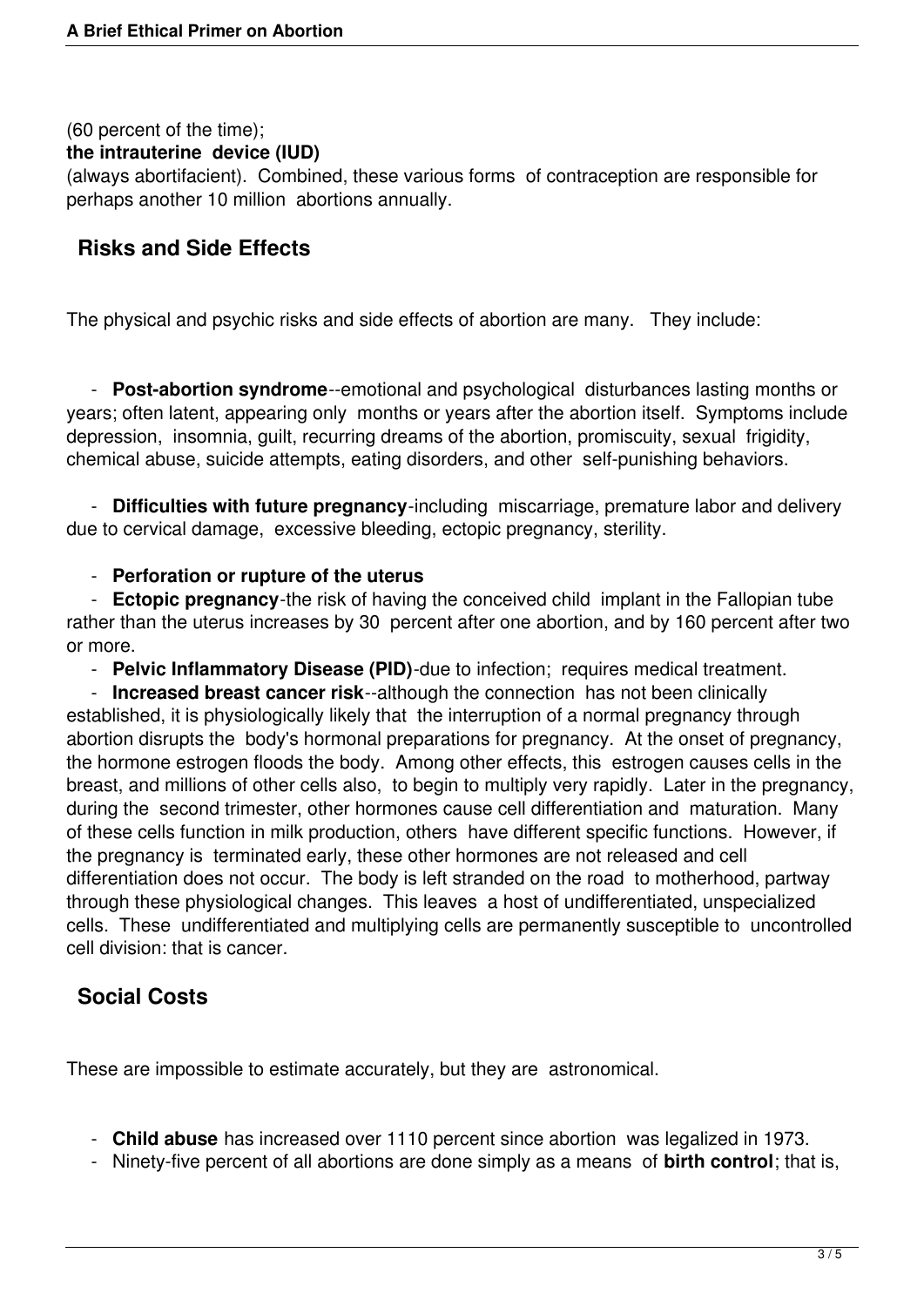there is no danger to the life of the mother, nor is rape or incest the cause of the pregnancy, nor is the child abnormal. This callous denial of the inherent dignity of human life has had effects throughout society, which we see in increased violence in our streets and schools, domestic abuse, and the push for euthanasia and assisted suicide.

 - There is also a major **economic effect**: in the year 2010, the economic impact of the 1.6 million abortions is projected to be almost \$85 billion that year. By 2014, the cost of 35 million children aborted since 1967 will be just short of an astounding \$2,000,000,000,000 (two trillion dollars)--an amount which would generate about \$450 billion in tax dollars alone. The loss of all these children explains why the labor pool is drying up; why Social Security and other tax-funded services are threatened with bankruptcy; the decline in vocations to the priesthood and religious life must also be connected to this phenomenon.

 - Some 18 million women in the U.S. have had an abortion. This is about one in every eight women; if one considers the mother, the father, and their parents and grandparents, you have over half the population of the U.S. pretty directly affected by abortion. Since 1973, 12 percent of the U.S. population has been destroyed by abortion.

# **The Church's Teaching on Abortion**

The Church has always opposed abortion. Indeed, abortion goes back long before the time of Christ, and was specifically excluded from a responsible doctor's practice in the Hippocratic Oath. The clearest expression of the Church's teaching on procured abortion is summarized in *Evangelium vitae*, the encyclical on "The Gospel of Life" by Pope John Paul II ( March 25, I declare that direct abortion, that is, abortion willed as an end or *as a means, always constitutes a grave moral disorder, since it is the deliberate killing of an innocent human being. No circumstance, no purpose, no law whatsoever can ever make licit an act which is intrinsically illicit.* "

In simplest terms, abortion is never morally justified. It is always the destruction of an innocent life, created in God's image. Every human being has the innate and inviolable right to life. There are no circumstances or cases which could ever justify direct abortion. It is true that the individual woman's responsibility may be reduced greatly through fear, error, or other reasons; but in itself, abortion is always wrong, since the good it destroys--an innocent human life--is so precious and inviolable.

Women in crisis pregnancies need support, guidance, acceptance, counseling, medical and material assistance. Over 3500 crisis pregnancy centers exist in the United States, staffed almost entirely by volunteers, who offer these services free of charge, in complete confidentiality, and with sincere concern for both the mother and her child.